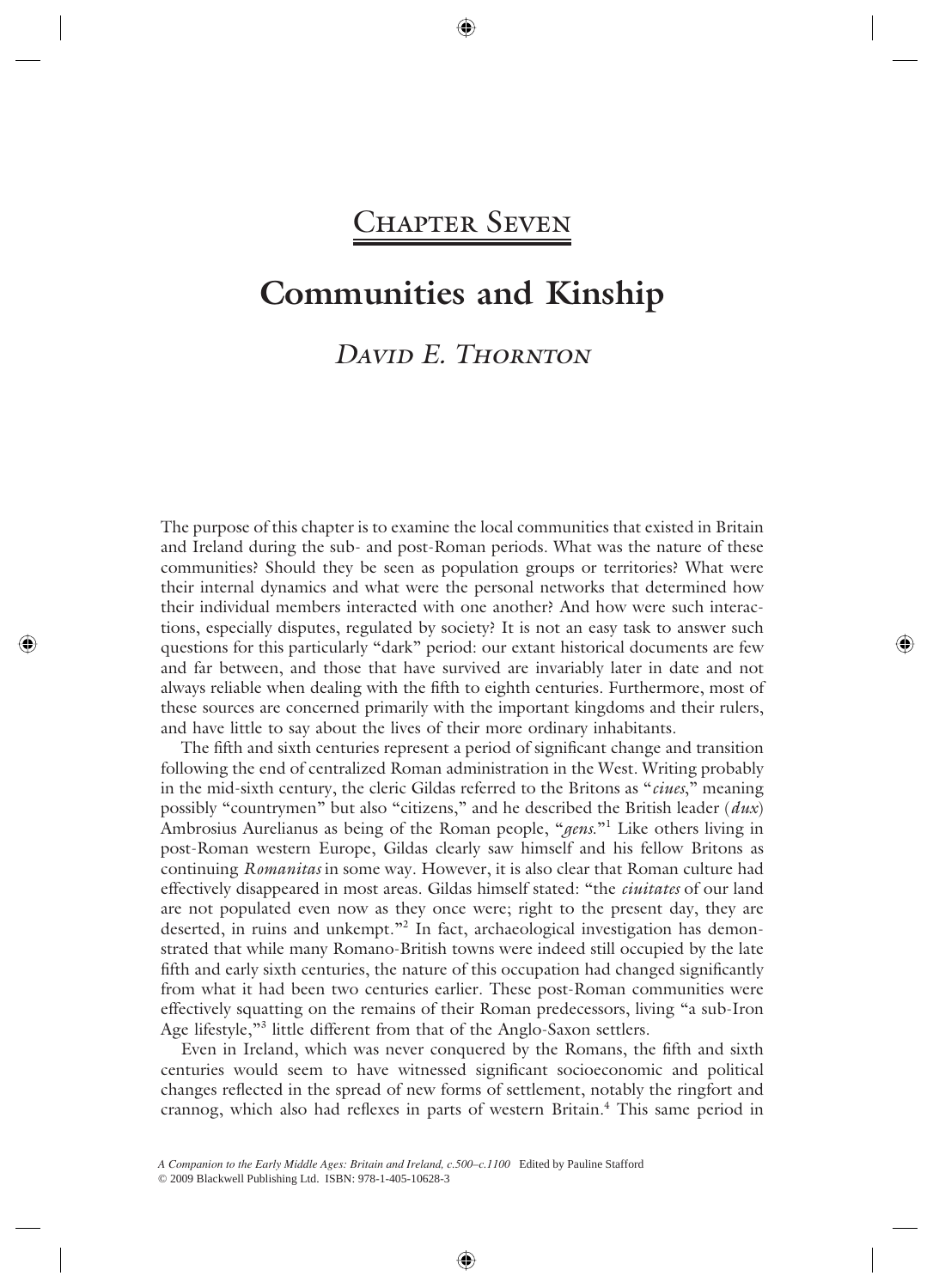Ireland witnessed the decline of the so-called "archaic" population groups mentioned on ogham inscriptions from the fourth to the sixth centuries as well as enumerated in later lists of *aithech-túatha* (lit. "rent-paying peoples").<sup>5</sup> Some of those peoples, such as the Corcu Duibne and the Osraige (or at least their ruling lineages), survived as independent kingdoms into the historical period, but most were probably reduced in status or even wiped out as political entities by the rise of new dynasties, most signifi cantly the Uí Néill, during the course of the seventh century. An interesting feature of these early Irish population groups, it has been argued, is that they were not named after a biological ancestor (like Uí Néill, "Descendants of Niall") but after pagan divinities, whereas others took their names from animals (Artraige, "the bear-people") or colors (Ciarraige and Dubraige, both meaning "the black people"). The precise significance of these names is impossible to determine with any certainty, and the nature of these archaic peoples remains obscure. Similar obscurity pertains for England: occasional references in charters and narrative sources such as Bede, as well as unique documents such as the *Tribal Hidage*, must be supplemented by the evidence of archaeology, onomastics, and a degree of guesswork. The *Tribal Hidage*, which in its original form was probably compiled in the late seventh century, is a tax or tribute list of the various "peoples" then under the hegemony of the greater Mercia created by King Penda and assessed in "hides" (see below). The extant list includes kingdoms, both large and small, such as the East Angles (assessed at 30,000 hides) and the *Cantware* (men of Kent, 15,000 hides), as well as far more obscure peoples such as the *Arosæte* (600 hides), who lived near the river Arrow (Warwickshire), and the *Hicce* (300 hides), whose name perhaps survives in modern Hitchin (Hertfordshire).

There are various ways of understanding these early local communities in Britain and Ireland. Some scholars have seen them primarily as "population groups," "folk areas," or "tribes," emphasizing therefore that it was the constituent "people" who gave a community its identity. Thus, the Old Irish word *túath* – like the Welsh cognate *tud* – literally means "people," though it is normally rendered as "petty kingdom" by historians, and while the precise meaning of the Old English (OE) suffix *-ingas* is debated (see below), it clearly referred to a group of people in some way. Similarly, it would seem that the OE word *scir* ("shire") meant a share or division, perhaps of people,<sup>7</sup> but later came to have a more territorial meaning. However, the exact nature of these population groups is more difficult to determine. As an example, we can examine the so-called -*ingas* names, mentioned above. Many modern English place-names, especially in the south and south-east of England, seem to have been formed by combining a personal name with the plural suffix *-ingas*: for example, Hastings (*Hastingas*), Reading (*Rēadingas*), and so forth. The basic meaning of such names is "sons or descendants of *X*," and so earlier scholars regarded such placenames as evidence of the initial Anglo-Saxon settlements, perhaps by small, mobile family units. However, J. McN. Dodgson and others have shown that since the distribution of -*ingas* names does not correspond to that of early pagan cemeteries, they rather represent a later stage of colonization or secondary settlement away from the initial settlements, perhaps in the sixth (or early seventh) century.<sup>8</sup> The suffix may still have designated the descendants of a common ancestor, whether real or imagined, but alternative translations include "followers or dependents of *X* " (where *X* would be a "founder" rather than biological ancestor), suggesting a rather more complex form of social organization than that of a familial band of immigrants.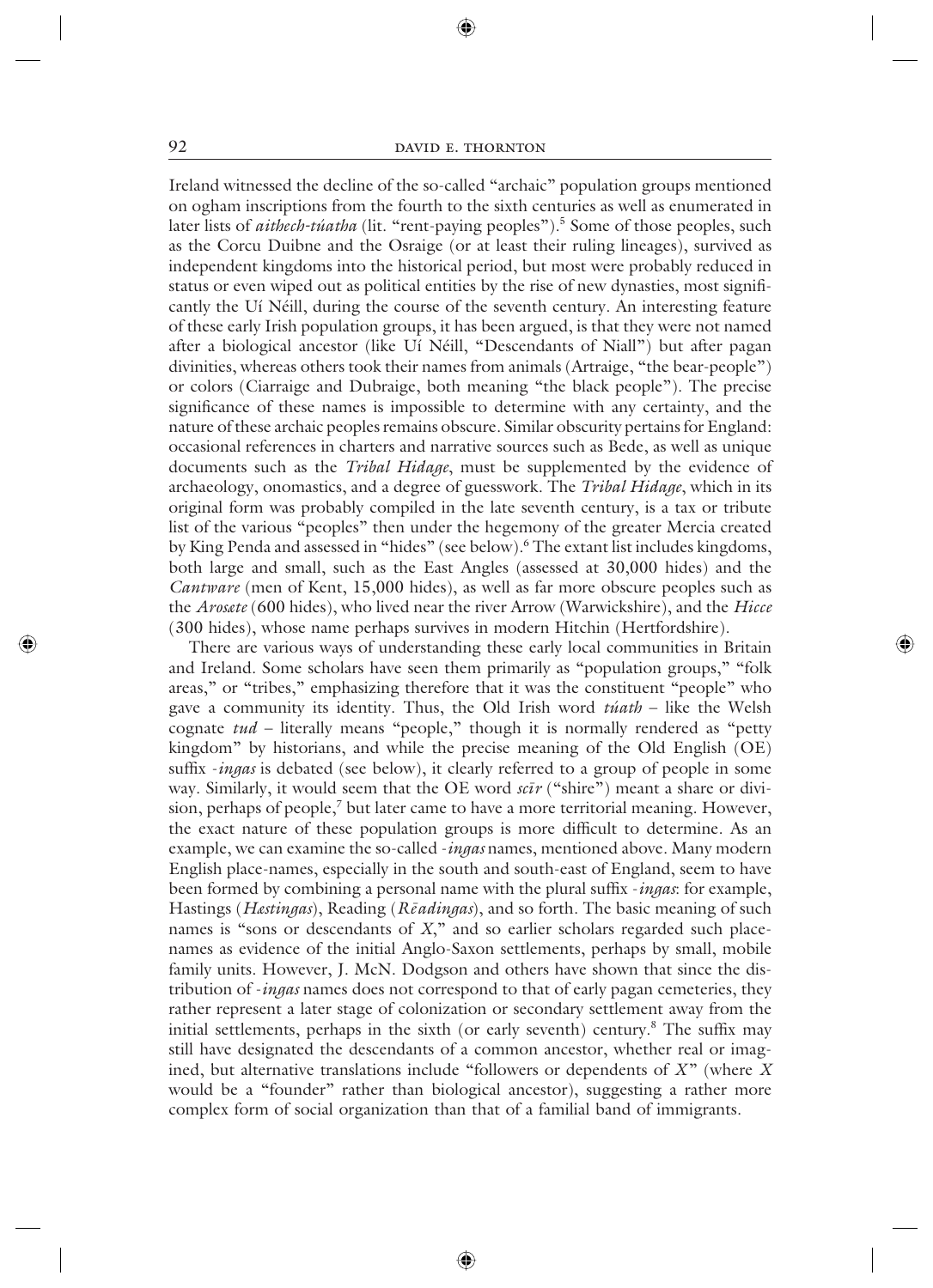An alternative approach has been to see these early population groups in terms of spheres of jurisdiction or lordship, rather than simply groups of people. For example, the early English  $s\bar{s}r$ , which should not be compared with the later county-shires but rather with the "small shires" characteristic of later medieval northern England and lowland Scotland (Hallamshire, Hexhamshire, and so on),<sup>9</sup> would seem to have designated an area under the jurisdiction of a *scirman*, perhaps to be translated as "ealdorman." Thus, the laws of King Ine of the West Saxons (see below) state: "If anyone goes away from his lord without permission, or steals into another  $s\bar{c}r$ , and is discovered there, he is to return to where he was before and pay 60 shillings to his lord." The same document also refers to a person seeking "justice in the presence of any *scirman* or other judge."<sup>10</sup> The northern "shires" may have originated in seventh-century Northumbria, perhaps continuing earlier Romano-British patterns which were more effectively replaced further south.<sup>11</sup> Similarly, one early Irish law tract states that "a *túath* is not a *túath* without a scholar, without a church, without a poet, without a king to extend contracts and treaties to [other] *túatha*," and another states that every *rí túaithe* ("king of a túath") should have a *brithem* ("judge").<sup>12</sup> Again, the *túath* is defined in terms of those who exercised power over it, especially the king, rather than its constituent people or kindred groups.

However, these population or jurisdiction areas certainly had, or at least came to acquire, a territorial aspect as well. Bede and other Latin sources refer to larger examples of such units as *regiones*, "regions," and many later administrative units would seem to have derived from these older folk-areas. Thus, it has been argued that the *Woccingas* ("the people of Wocca") in what is now Surrey formed the basis of the later hundreds of Chertsey and Woking, in which their name is still preserved.<sup>13</sup> Some *regiones* were subdivided into smaller units which formed the basis of later parishes, perhaps in a similar way to the way in which the Hwicce (an early "kingdom" in the west Midlands) formed the basis of the diocese of Worcester.<sup>14</sup> The Hwicce are an interesting case in point, since it has been argued that their territory – itself an amalgamation of smaller peoples – was, in turn, based on an earlier Romano-British unit, and such continuity of Roman and even Iron Age territories has been postulated for other cases, though this is difficult to prove with any certainty. These territories, however delineated, served as the basis for a largely self-sufficient agrarian community, probably practicing transhumance, with a main, well-cultivated core and less-developed woodland and pasture. By c.700, the territory probably had one or more "central places" which served as an administrative focus and which, in many instances in England, became royal vills. Here, we are reminded of the so-called "multiple estate model" regarded as characteristic of the early medieval Celtic economy in Britain, but with an influence on English territorial organization as well.<sup>15</sup> Indeed, it has been argued that -*ingas* names may represent estates, with the -*ingas* place as the main settlement and those based on *-ingetun* and *-ingaham*, such as Sneinton and Nottingham (both Nottinghamshire), as associated or attached settlements of the estate.16

#### **Ethnicity, Kinship, and Status**

Documents dating from the seventh and eighth centuries begin to give some indication of the nature of local communities. From these sources, it may be suggested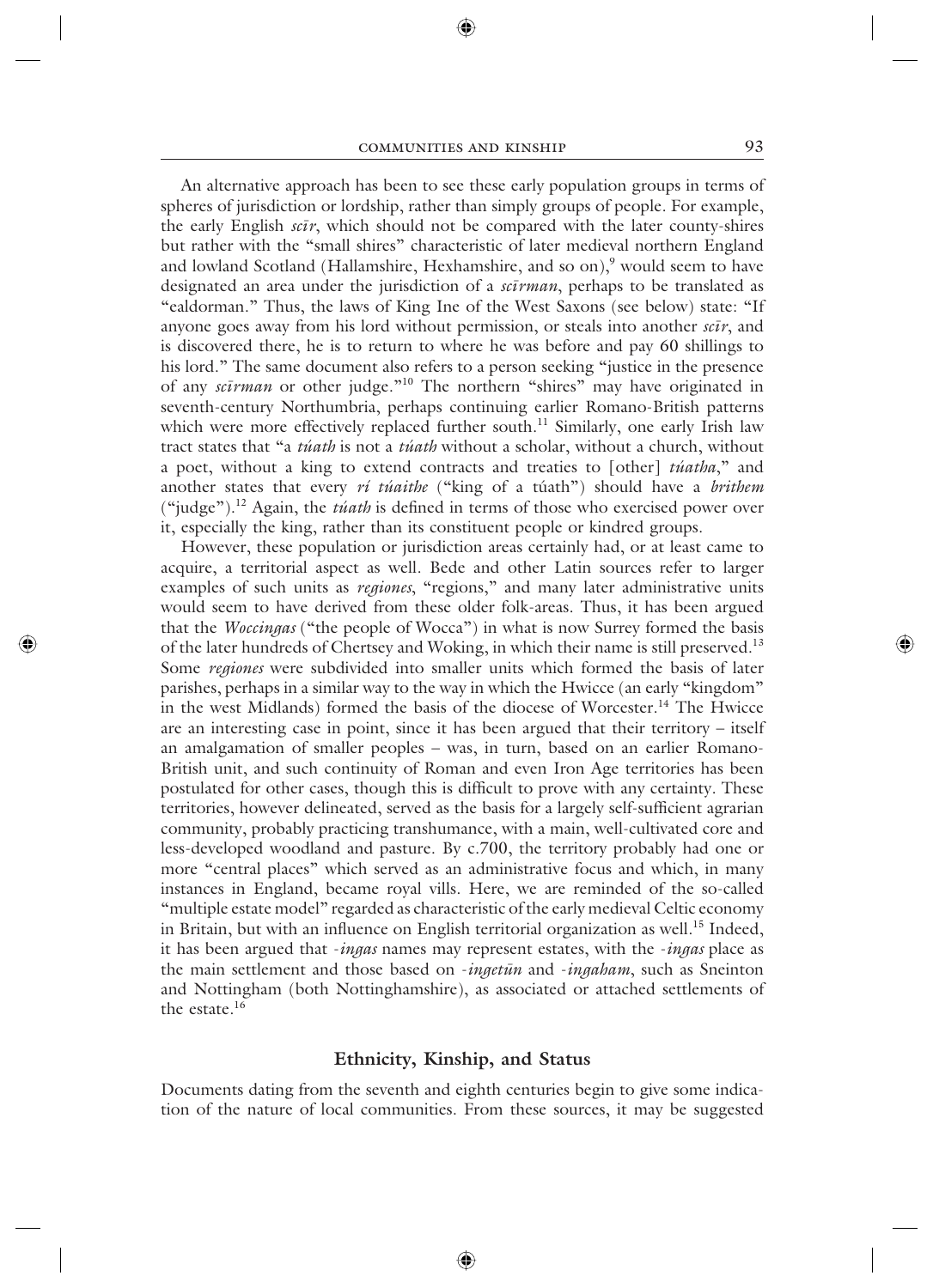that an individual's position in a community and his or her interaction with other members of the community were determined by a number of often interrelated factors: ethnicity, kinship, social status, and ties of lordship. Of these, the first is perhaps the most difficult to study: anthropological and historical research have shown that "ethnicity" is a very slippery concept, often based more on *perceived* identity than on biological or linguistic realities. For Britain, the old scenario, based on narrative sources such as the *Anglo-Saxon Chronicle*, of the mass migration of Germanic invaders, slaughtering the native population and pushing the surviving Romano-Britons westward, has long since been discarded. Today, historians and archaeologists talk more in terms of assimilation and intermarriage between the two ethnic groups. This would help explain more fully why the West Saxon kingdom at the end of the seventh century clearly contained a sufficient number of native British men and women for the laws of King Ine to include regulations concerning "Welshmen" (*Wilisc*, *Wyliscne mon*), though they were explicitly given a lower status than their English counterparts.17 Interpretation of archaeological evidence may also support this view of early "English" communities as ethnically mixed, though with members who were at least perceived to be of Romano-British ancestry being at a distinct socioeconomic disadvantage.<sup>18</sup> Indeed, recent analysis of DNA from what are now England and Wales, indicating significant genetic variation between the two areas, has been interpreted as arising not necessarily from a mass migration from the continent into England but rather from an "apartheid-like" social organization: the deliberate limiting of intermarriage between the immigrant Germanic minority and the socially and economically disadvantaged native British majority could have resulted in differential reproductive successes on the part of the two groups which, over a number of generations, would lead to the expansion of the Germanic genetic variants at the expense of the "Celtic" DNA.19 Evidence from other parts of Britain may indicate a similar picture of checkered assimilation. The Irish settlers who penetrated into various parts of south Wales, and other parts of western Britain, during the fifth and sixth centuries, clearly did so in sufficient numbers to leave a not-insignificant impression on the archaeological and onomastic records.<sup>20</sup> Individuals who were commemorated in bilingual Irish ogham and Latin inscriptions were clearly socioeconomically and politically important local figures, leaders of, in many cases, culturally mixed communities. In south Wales, the Welsh side of the equation was eventually to dominate the process of assimilation, whereas in western Scotland the opposite appears to have prevailed.

Kinship, or ties of blood relationship, represented perhaps the most fundamental social network for most people, whether commoners or kings, in early medieval Britain and Ireland. One's family were one's best friends. Indeed, the Old English word *freond*, now "friend," could also mean "kinsman," and similarly Old Irish *fine*, "kindred, kinsman," was cognate with OE *wine* ("friend") and could indicate a supporter or friend. Kinship was primarily agnatic and patrilineal: that is, the most important family ties for practical purposes were traced through one's father and other direct male ancestors, and the most important kin were largely men who shared a common male ancestor. Cognatic and bilateral kindred could be important in certain circumstances, but it was one's agnates who counted for most.

Historians and anthropologists often distinguish between close kinsmen, especially the nuclear family, and more distant relatives of various degrees. The most basic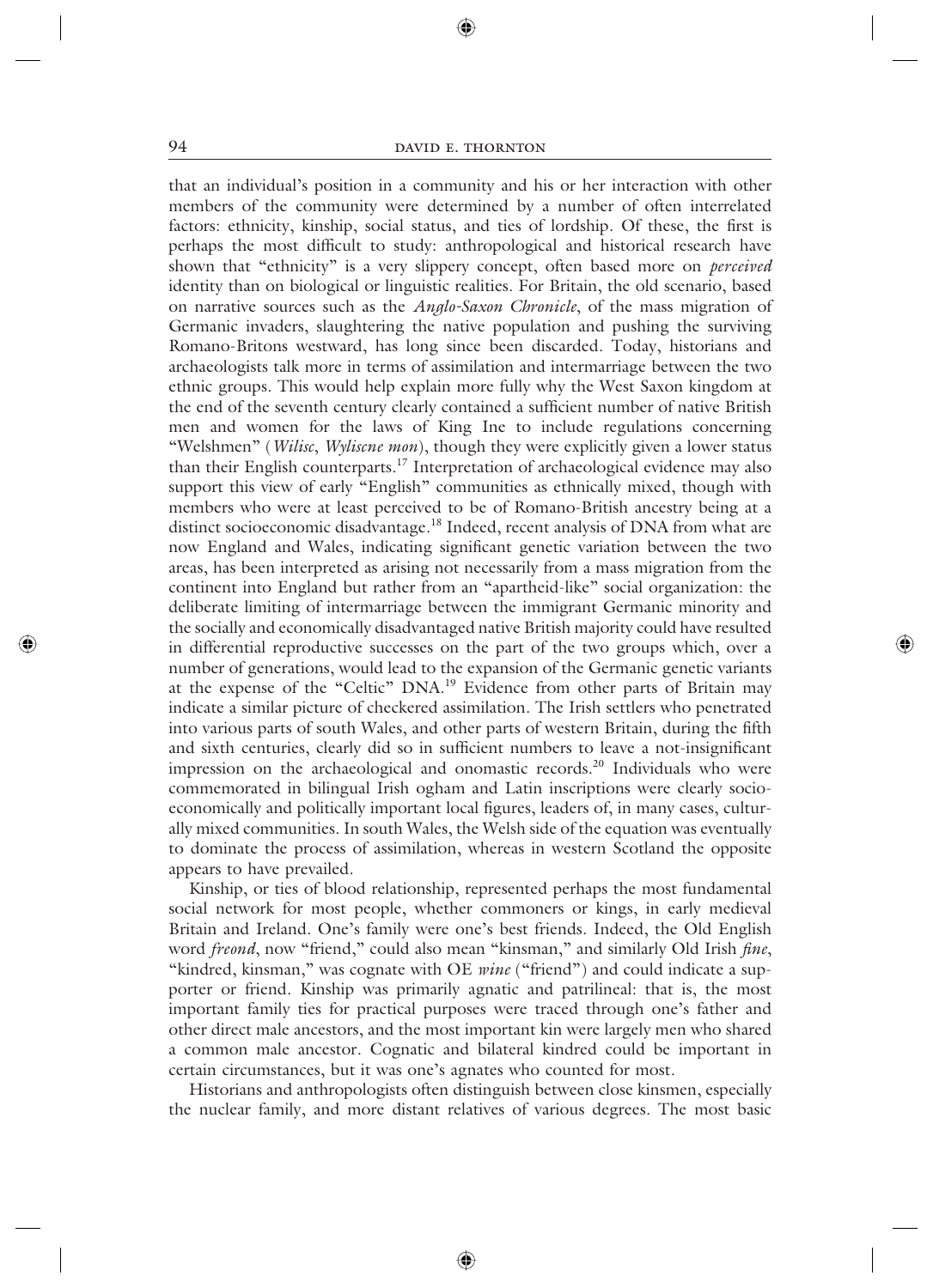kinship unit was undoubtedly the nuclear family, comprising a man, his wife (or wives), and children. In Anglo-Saxon England, the most fundamental land unit was the "hide" (OE *hı¯d*) which Bede describes as *terra unius familiae* ("the land of one family"), but originally – like its cognate  $h\bar{w}$ *isc* – it may have referred to the nuclear family or household itself.<sup>21</sup> The nuclear family was both patriarchal and patrilineal in character: the father, as head of the household, was the main authority, and most of his rights, including land, would have passed to his sons. Indeed, in Ireland, the *mac béoathar* or "son of a living father" had very little legal independence from his father, even if he had reached the age of majority, to the extent that "he controls neither foot nor hand."22 Marriage was in many ways an economic transaction between families. Early English laws refer to a man buying or purchasing a wife and, in certain circumstances, the "bride price" could be paid back. The Celts seem to have categorized marriages according to the level of input of the two sets of kinsmen, including the contribution of property to the new household. Furthermore, in Ireland, and perhaps in Scotland and Wales, polygyny was recognized by law. The church opposed this practice and also sought to control the closeness of kinship between husband and wife. The children of a nuclear family would normally have been the offspring of the man and his wife, though various kinds of artificial kinship were recognized. In Ireland and probably Wales, fosterage involved the temporary movement of a child aged between 7 and 14 to another household, and in England spiritual kinship between godfather and godson was regarded on an equal footing with that of a lord and his "man."

Beyond the nuclear family, the significance of more distant kin seems to have varied to some extent. For England, historians have debated whether cousins and other kinsmen acted together as corporate "descent groups" or lineages, as was certainly the case among the Celtic-speaking peoples.<sup>23</sup> In Ireland, before c.700, the most important kin-group was the *derbfhine* ("true or certain kindred"), which comprised a man's living male relatives descended from his great-grandfather. In addition to this four-generation agnatic lineage, the Irish laws refer to other groups, such as the *íarfhine* or "after kindred" descended from a great-great-grandfather, and even the *indfhine* or "end kindred" descended from a great-great-great-grandfather, but for most practical purposes it was the *derbfhine* which counted. By the early eighth century, it appears that a narrower group of three generations, the *gelfhine* ("white or bright kindred"), had come to replace the *derbfhine* as the most fundamental lineage.

Kinship was an important mechanism for regulating various aspects of society and economy. Kinsmen were integrally involved in the settlement of disputes, and especially the blood-feud (discussed in more detail below), both on the side of the offender as well as that of the victim. In early Ireland, land and farming were largely organized by the kin, and the *derbfhine* functioned as a "joint-farming cooperative."24 The *fintiu* ("kin-land") was jointly owned by the *derbfhine*, with each member having an equal share, and these men undertook collective plowing and pasturing, according to certain contracts. *Fintiu* was inherited "partibly," that is divided, among the kinsmen, and could not be alienated outside the *derbfhine* without the permission of the whole kin-group. It seems that much of the earliest Anglo-Saxon land had also been kin-land and was similarly inalienable and inherited partibly. However, the development of *bocland* ("book-land") in the seventh century allowed the perpetual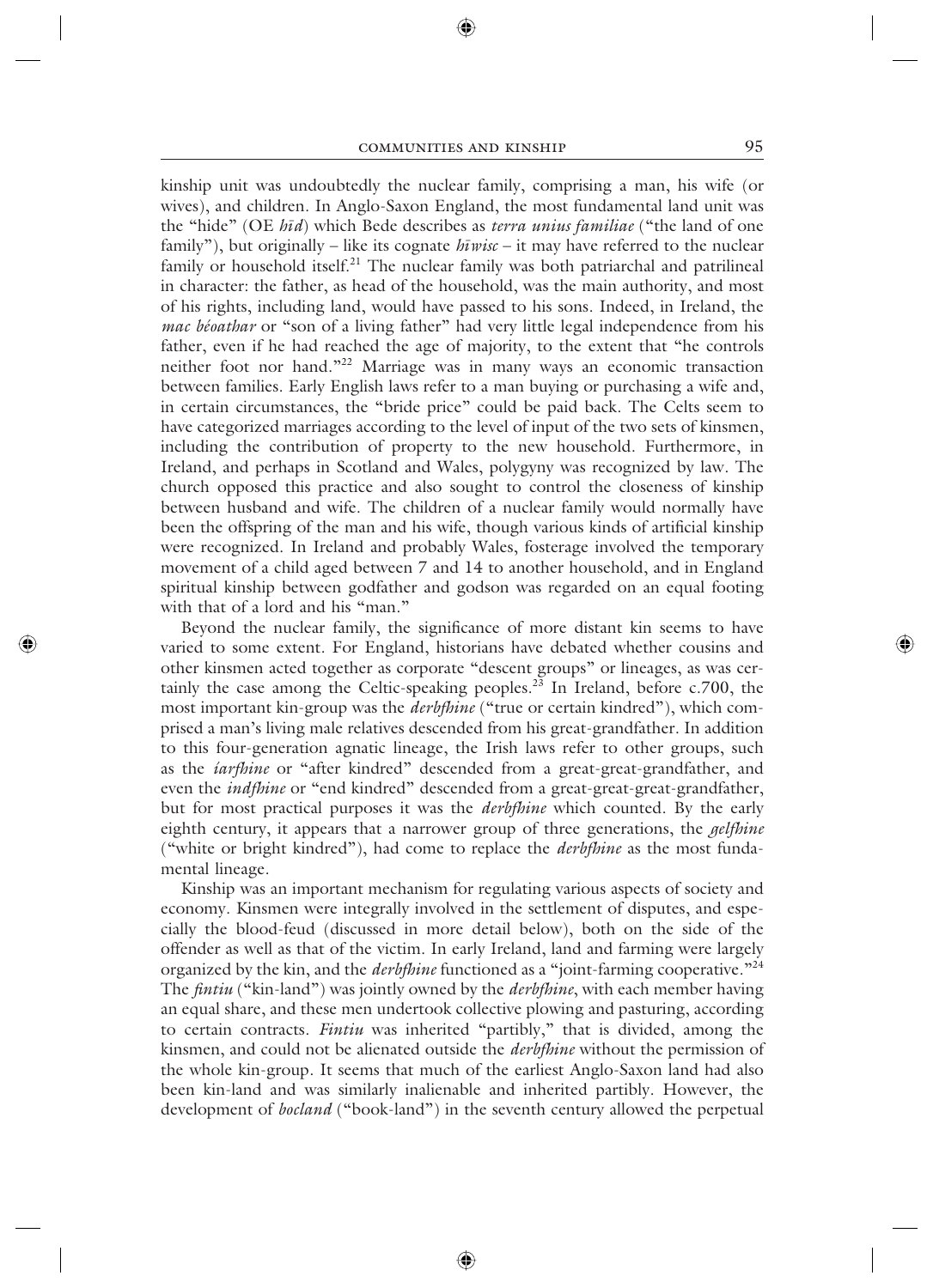alienation of land to the recently established church recorded in a charter (*boc*), and must have been designed to prevent the claims of later kinsmen. Kin-land could be carefully delimited in order to prevent anyone from outside the kindred using it. It has been suggested that the location of early (even pagan) Anglo-Saxon burials on or near the boundaries of later parishes may indicate that they functioned as boundary markers for early estates, though this has been debated by scholars.25 However, the evidence from the Celtic-speaking areas seems more convincing: an early Irish law tract on claiming hereditary right to kin-land states that land boundaries could be marked by a *fert* (grave-mound) or *fertae* (a collection of mounds or of burials in one mound), and ogham inscriptions, which date from the fourth to sixth centuries and occur mostly in Cos. Kerry, Cork, and Waterford, have been seen as early boundary markers as well as graves.<sup>26</sup> Similar arguments have been put forward for so-called "early inscribed stones" from Wales as well as other parts of western Britain, dating from the fifth to seventh centuries.<sup>27</sup> The occurrence of patronymics on these early and ogham-inscribed stones may accordingly have indicated a claim to the bounded land by the kinsmen of the interred individual. Thus, it would appear that the connection between land and kinship continued after death.

In addition to ethnic and kinship ties, a person's position in society was also affected by his or her legal status or rank. Although documentary sources often give the impression that later social distinctions also prevailed in the early post-Roman period, it seems that this was not the case. Archaeological evidence for the Anglo-Saxon settlers in Britain, in the form of cemeteries and buildings, suggests that in the fifth and early sixth centuries, the earliest English society was hierarchically relatively "flat." During the sixth century, richer grave-goods indicate an emerging socioeconomic divide, which becomes even more marked in the seventh century. Status was partly hereditary and partly based on wealth, and as such it was by no means fixed: as an eighth-century Irish law tract on status from Munster, *Uraicecht Becc* ("Small Primer"), states, "the freeman goes into the seat of the unfree, and the unfree into the seat of the free." Beyond this fundamental distinction between being "free" and "unfree," our sources refer to kings, nobles, and commoners as different types of freemen. The early Irish law tracts (see below) were especially hierarchical and describe different "grades" of king, noble, and commoner respectively, as well as of "poet" (*fili*) and cleric. In both the Germanic and Celtic systems, status was indicated in terms of calculable "value": the higher one's status, the higher one's value. In England, *wergild* (or *wergeld*), meaning "man-price" or "man-money," was the compensation to be paid for a victim of a homicide to their kinsmen (see below), and was normally calculated in shillings, though the value of a shilling could vary between kingdoms and over time. In Ireland, value was represented in terms of one's honor-price (*log n-enech*, lit. "value of the face"), which – given the lack of a monetary system – was calculated in terms of various units of livestock or precious metal, especially the *sét* ("chattel," worth one heifer) and *cumal* (lit. "female slave," worth ten cows in many texts), both of which varied in precise value. Status was not simply a matter of individual pride and snobbery, but also had practical implications for one's role in society: the value of a person as an oath-helper or a witness in law suits, for example, might depend on their status (see below).

The most fundamental status was that of the male, free peasant, who was head of a household. In England, this was the *ceorl* ("churl," but it could also mean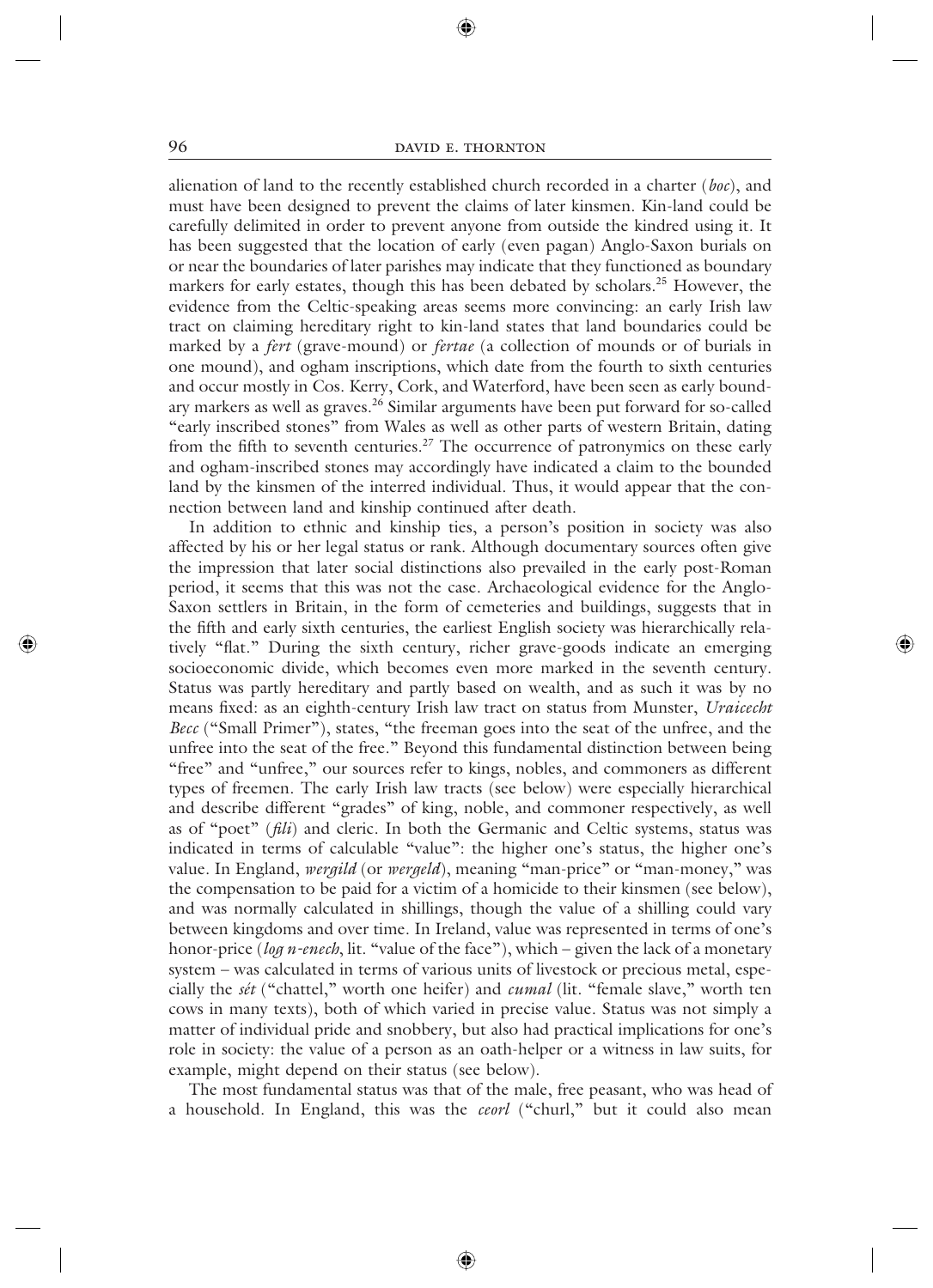"husband"): it seems likely that originally the *ceorl* was a freeman who held one hide  $(h\bar{u}d)$  of land – about 120 acres – but this definition was breaking down by the seventh century.28 It is often stated that the equivalent of the *ceorl* in Ireland was the *bóaire* (lit. "cow-freeman"), defined in terms of certain property qualifications, such as the possession of 14 *cumals*, though the laws do describe different grades of *bóaire* and the richest *bóaire* would certainly have surpassed the Anglo-Saxon *ceorl* in terms of wealth. The laws also describe other grades of freeman, including the *ócaire* ("youngfreeman") who, being poorer than the *bóaire*, was unable to maintain a household, and the *fer midboth* ("man of middle huts") who was a freeman past the age of fosterage (14 years) but who had not yet attained majority (21 years) and therefore had not inherited property. At the bottom of the social hierarchy were the unfree: hereditary slaves who were tied to their lord's land. Gildas states that the early Anglo-Saxons enslaved defeated Britons,<sup>29</sup> but by the seventh century we have evidence of English slaves too. As the passage from *Uraicecht Becc* quoted above indicates, though hereditary, slavery was by no means a fixed status, and the church was active in freeing slaves. According to Bede (*HE*, iv. 13), Bishop Wilfrid of York freed or "manumitted" 250 slaves on his estate at Selsey (Sussex); and laws of King Wihtred of Kent (see below) required manumission to take place in a church (*EHD*, I, 397 [9]). There were also those whose status was to some extent semi-free, and whose fortunes could go either way over time. The Irish laws describe various kinds of tenant – such as the *fuidir* and the *bothach* – who were relatively poor and were therefore obliged to work for a lord in return for land but were not tied to the land as such. The different grades of *fuidir* depended upon the amount of land held. However, over a number of generations, a family could descend to the status of *senchléithe* or household slave. Similarly, the *læt* of early seventh-century Kent was perhaps a freedman whose family would achieve full freedom after a number of generations.

Whereas the commoner status appears to have depended primarily on wealth, that of nobility was at least in part based on lord and client relationships. The early Anglo-Saxon nobleman, variously termed the *gesith* ("companion") and *gesithcund* ("*gesith*born"), was essentially the king's "companion." As such, he owed his royal lord military service and could be penalized severely for failing to do so. Bede and other early Anglo-Saxon sources refer to nobles who would follow their king into exile or even make the ultimate sacrifice and die defending him in battle. The Irish noble or *aire* (lit. "freeman") was defined, not by his connection to the king, but rather by the number of clients that he had. Thus, the highest grade of noble, the *aire forgaill* ("*aire* of superior testimony") should have 20 free-clients and the same number of base-clients, while the *aire ardd* ("high *aire*") should have ten of each. This Irish system of clientship (*célsine*) formed a further social network, and can be compared with the various kinds of so-called "feudal" relations characteristic of early and high medieval Europe: the lord (*flaith*) would give a "fief" (*rath*), usually of cattle, to his client (*céle*) in return for certain food-rents and services, depending on the type of clientship. Thus, the free-client (*soer-chéle*), who was a nobleman or perhaps a freeman, paid a fixed annual interest for the "free-fief" for seven years, after which time it could become his property, and performed homage and personal service, especially attendance on his lord. On the other hand, the base-client (*doer-chéle* or *gíallnae*) paid his lord food-rent and interest on the "fief," and also owed hospitality and manual services of various sorts. Whereas free-clientship could be terminated by the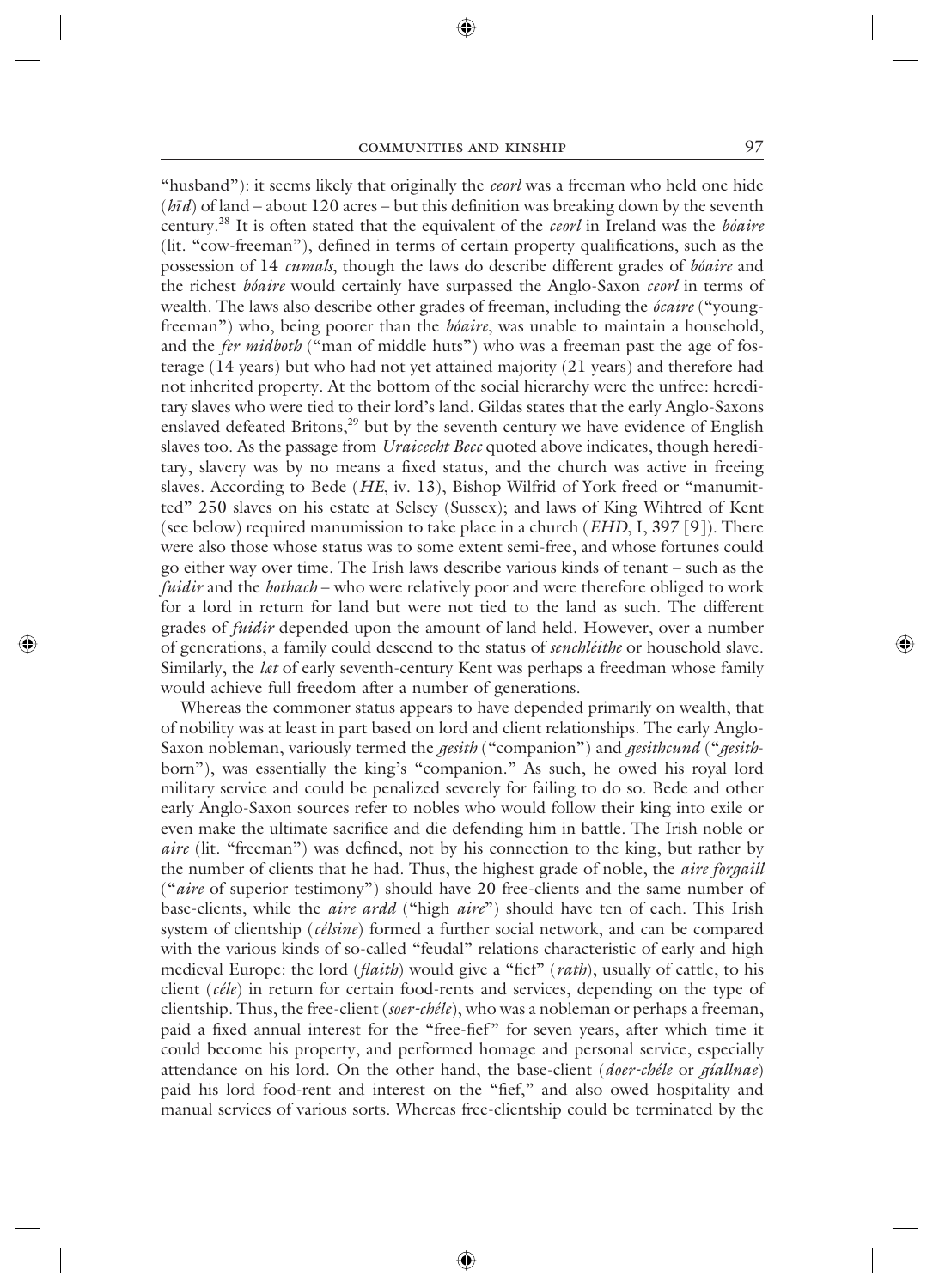client with no penalty, base-clientship was rather more difficult to leave without the lord's permission. The latter was the typical form of clientship for a non-noble freeman and, despite the title, did not indicate some kind of servile status.

### **Law and Law-making: Dispute, Feud, and Settlement**

By the seventh and eighth centuries, an individual's position in a community was determined by ethnicity, kinship ties, and status. Our best evidence for how these definitions worked out in practice is legal. For the period before c.750, most of our direct evidence of law comes from two Anglo-Saxon kingdoms (Kent and Wessex) and from Ireland. The extant Welsh laws were written down in the twelfth and thirteenth centuries and, while at least some provisions probably can be shown to derive from early medieval practices, much of it is late and, in some cases, has been influenced by English law. Similarly, no very early laws survive from what is now Scotland, though it may be assumed that the inhabitants of the Gaelic kingdom of Dalriada followed laws not entirely dissimilar to their cousins in Ireland. All surviving early English law (not here including ecclesiastical legislation) is in the vernacular, and was, at least in appearance, royal legislation. The earliest texts, dating from the seventh century, are all attributed in the extant manuscripts to kings: Æthelberht, king of Kent (probably written  $c.602-3$ ); Hlothhere and Eadric, also kings of Kent ( $c.685$ ); Ine, king of the West Saxons (688–92); and Wihtred of Kent (695; *EHD*, I, 391– 407). Furthermore, Bede states how Æthelberht established for his people, "with the advice of his councilors, judicial decrees after the examples of the Romans."30 However, it has been argued that royal involvement in these so-called law codes increased over time. In terms of linguistic style and arrangement, Æthelberht's "code," in particular, seems more like traditional Kentish customs (*ælþeaw*) presented in a written – rather than oral – medium, rather than straightforward royal legislation. (It is the new, *literary* mode that therefore is "after the examples of the Romans" as Bede mentions.) Hlothhere and Eadric explicitly state that they have added *domas* ("judgments, decisions") to the laws that their forefathers had made, and Ine speaks (in the first person) of establishing true law (*ew*) and true "royal judgments" (*cynedomas*). The irregular and repetitive structure of Ine's code certainly has the appearance of a series of decisions responding to specific problems as they arose. Royal involvement in judicial process is indicated in the law of Æthelberht by the payment of fi nes (*wite*) to the king as well as compensation (*bot*) to the victim or his kinsmen. These seventh-century laws therefore appear to trace a shift from customary law recorded in writing to royal law made and enacted in writing.<sup>31</sup>

The development of medieval native Irish law, sometimes called "Brehon Law," is a rather different matter.<sup>32</sup> The surviving legal manuscripts are relatively late, dating mostly from the fifteenth and sixteenth centuries. However, it is believed that most of the texts contained therein were first written down, in Old Irish, originally between the early/mid-seventh and mid-eighth centuries. Then, in the ninth century, Irish jurists began glossing and adding commentaries to these texts, and continued to do so until the sixteenth century. In addition, the tracts themselves quote fragments of *fénechas* – that is, aphorisms and verse texts on customs – which are older, perhaps dating from the very earliest Christian period, and which had probably been transmit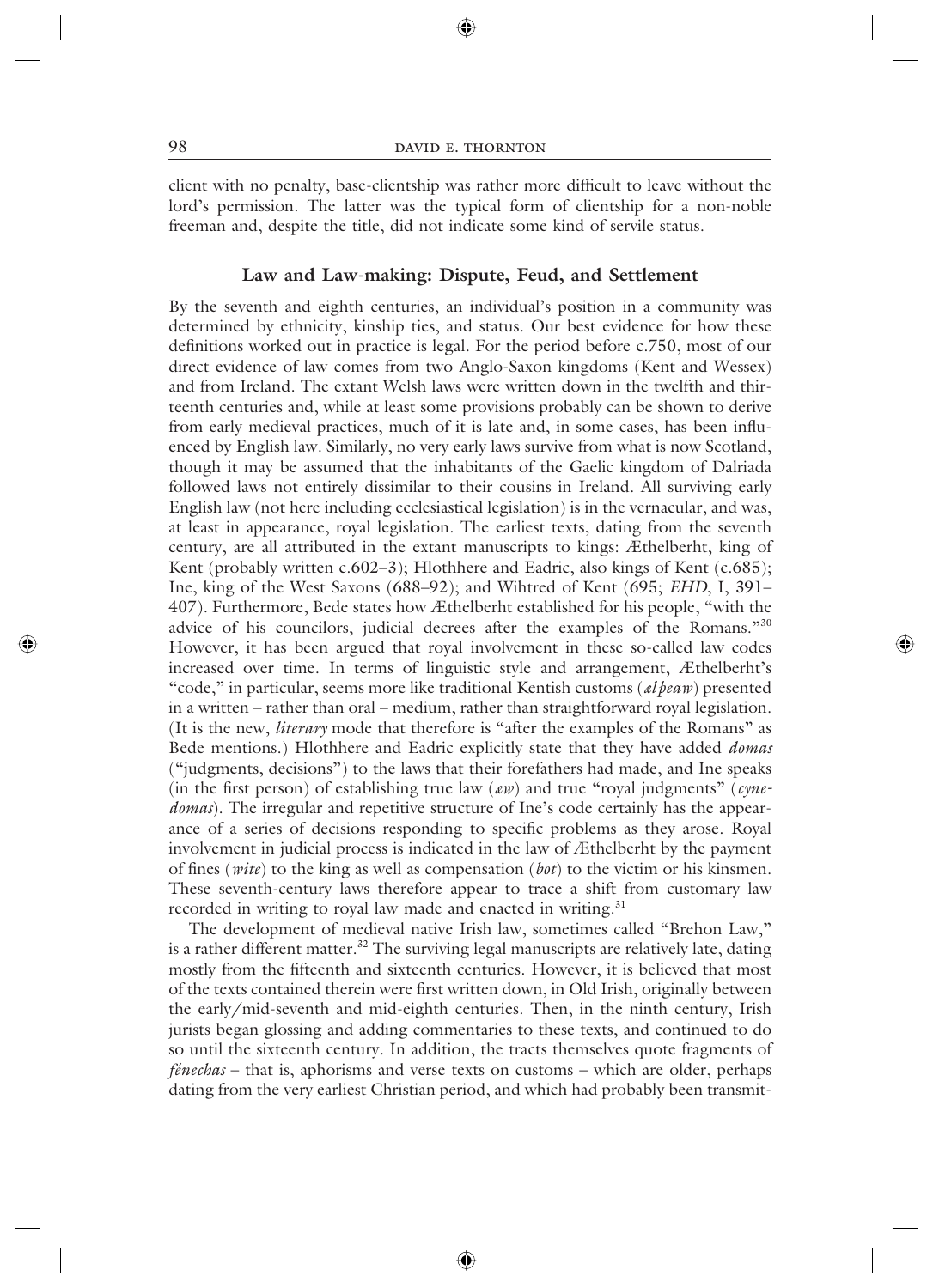ted orally. It is not always an easy task to separate the various strata that accumulated during a period of almost a thousand years. The texts themselves take the form of "tracts," which seem effectively to have been school-books or instruction manuals for aspiring professional judges. As such, they represent an attempt to describe existing legal tradition, and do not constitute royal legislation (*rechtge*): there is some evidence that kings could legislate under special circumstances, such as defeat in battle or at times of plague, but this was not written down, following Roman legal tradition as copied in England and on the continent. Many legal texts appear to have formed part of collections, such as *Senchas Mar* ("The Great Tradition") put together in the north of Ireland during the second quarter of the eighth century, and *Bretha Nemed* ("Judgments of Privileged [or Sacred] Persons"), which were compiled in Munster around the same time using tracts that had been transmitted or composed at different law schools. Other texts, such as the text of status *Críth Gablach* ("Branched Purchase"), from shortly after c.700, survive as independent tracts. The compilation of the collections may have been partly inspired by the *Collectio canonum Hibernensis*, a collection of ecclesiastical law based on biblical and conciliar material but touching also on secular customs, put together in the early eighth century. Indeed, scholars now generally agree that Christianity and canon law had a direct and major influence on the native legal tradition, though the result was different from what was happening elsewhere in Europe, again because of the lack of influence of Roman law. It is worth emphasizing that whereas the seventh-century Anglo-Saxon laws were associated with particular kingdoms, early Irish law was generally regarded as valid for the whole of Ireland, even though individual tracts had been originally composed at specific law schools.

While Irish native law was not legislated law, in the sense of emanating from or backed by some central authority, and so could not be "reformed" as such by means of subsequent law-making in the same way as Anglo-Saxon, it could undergo changes reflecting developments in social structure and practices. Indeed, the nature of the extant Irish tracts, referring to earlier *fénechas* and incorporating later glosses and commentaries, means that such changes can sometimes be detected. For example, from *Críth Gablach* we can determine that by the beginning of the eighth century, physical injury was to be compensated for by means of payment according to status. Originally, it seems that the offender had been required to provide his victim with "sick maintenance" (*folog n-othrusa*), perhaps in his own house, and to support the victim's retinue, until the victim had recovered, but this was subsequently changed, first to the provision of food, a doctor, and nurse at the victim's house, and finally to the payment of compensation.<sup>33</sup>

Indeed, most of the pre-viking laws from Britain and Ireland were "tort law": concerned with specifying the compensation due to a victim or his or her kinsmen to be paid by the offender and/or their kinsmen. As the example above shows, this could take the form of repairing any damage caused, but far more often it involved some kind of compensatory payment. The amount of compensation would depend partly on the nature of the offence, whether to the victim's person or property, and also on the status of the individuals involved, but could also depend on where the offence was committed. In Æthelberht's law, offences range from hair-pulling, for which the compensation was a mere 50 *sceattas*, to the killing of a man, for which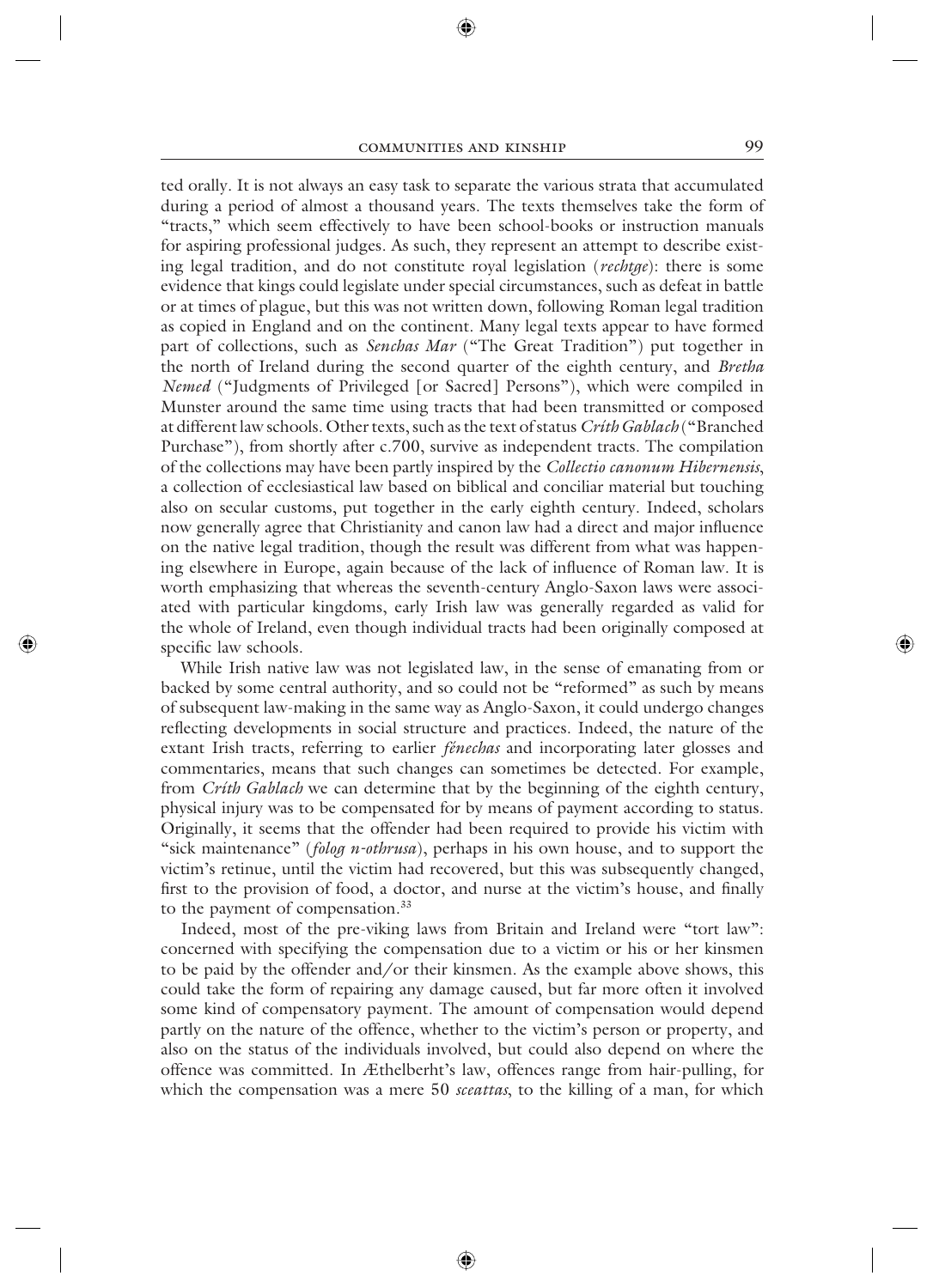the ordinary *wergild* was 100 shillings. The purpose of the payment was to compensate the victim or his kinsmen for any loss or damages incurred as a result of the offence and thus put an end to any dispute which may otherwise have arisen.

The most infamous form of dispute was undoubtedly the feud or blood-feud. This was common in both continental and insular Europe, and had been described by the first-century Roman author Tacitus in his *Germania*. The feud can be defined as a conflict or series of conflicts between individuals or groups of individuals – usually kindred groups – resolved either through private vengeance or by means of the payment of compensation for the initial offence, which in many cases was a homicide. The killing of the slayer by the kinsmen of the victim should not necessarily be regarded as being symptomatic of a lawless society, though the payment of compensation was presumably a more socially acceptable means of resolution. There are few surviving records of real-life disputes, including feuds, before c.750, and those few that do survive were invariably recorded by, and served the interests of, the church.<sup>34</sup> Therefore, much of our knowledge of dispute settlement for this period derives from provisions described in the laws.

The Old English word *wergild* ("man-price") is commonly used today for the system of compensatory payments due for the injury or killing of a person found in most Germanic and Celtic societies in the early medieval period. The *wergild* was determined primarily by the status of the victim and was paid, in the case of homicide, to the kinsmen, who could include members of both the maternal as well as paternal agnatic lineage. For example, the laws of Hlothhere and Eadric give the *wergild* of a freeman at 100 shillings (compare Æthelberht above) and that of a nobleman at 300 shillings. Ine's laws appear to give a much higher *wergild* for equivalent ranks, though this may have been because of the lower value of coinage in Wessex. As stated above, Ine also devotes some space to offenses involving Welshmen whose *wergild* was usually lower than that of an equivalent Englishman. In Irish law, compensation for a killing was of two kinds. First, there was a *wergild* payment called *éraic* (sometimes *cró*) which was fixed at seven *cumals* for all freemen – noble or commoner – and was paid to the victim's *derbfhine*; on the other hand, there was the *lóg n-enech* (honor-price) which was paid both to the victim's agnatic and his cognatic kinsmen and was determined by the status of the kinsman: presumably because it was the kin who had "lost face" by the offence. Similarly, later Welsh law also made a distinction between *galanas*, which means both the feud and the *wergild* payment, and *sarhaed* (or *sarhad*), which refers both to an injury involving an "insult" and the compensation paid for the insult, determined by status. It would seem that, as a general rule, close kinsmen – the nuclear family – were entitled to a higher proportion of a *wergild* than more distant relatives. Thus, Æthelberht's laws refer to the payment of 20 shillings "at the open grave" (that is, soon after the death of the victim) and then the whole *wergild* within 40 days: this 20 shillings may correspond to the *healsfang* ("grasp of the hand") which was an initial payment made to close kinsmen who were presumably most acutely aggrieved by the loss of the victim and, accordingly, most likely to seek revenge (*EHD*, I, 392 [22]).

As well as the kin of the victim, those of the slayer were involved in the feud and were liable to pay compensation, unless they repudiated him. Thus, according to Æthelberht, if the slayer "departs from the land," his kinsmen should pay half of the victim's *wergild*. Furthermore, the feud could also involve ties of lordship as well as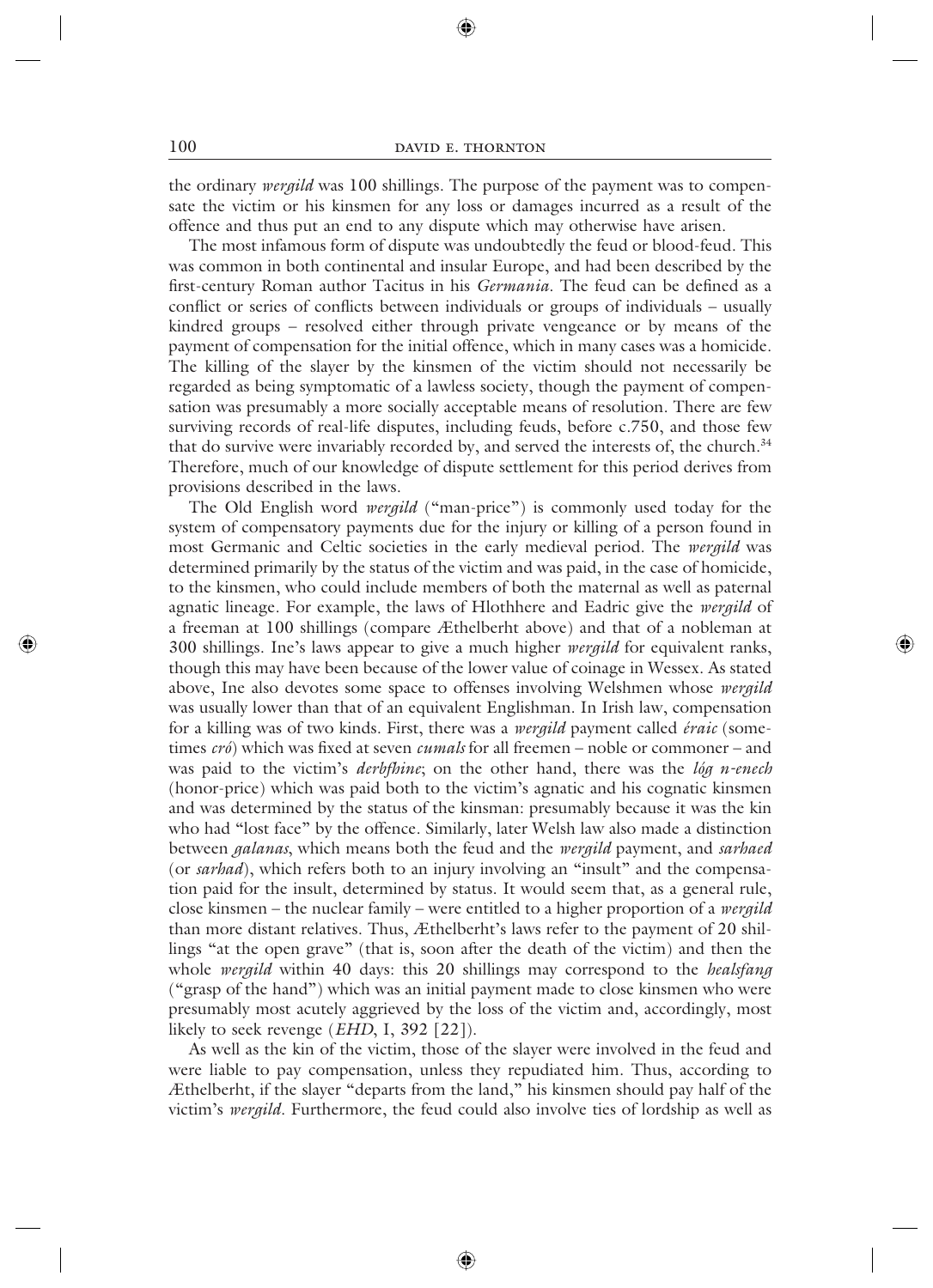kinship. In Anglo-Saxon law, the master was liable for a homicide committed by his servant or slave, and the "saga" *Cynewulf and Cyneheard*, entered in the *Anglo-Saxon Chronicle sub anno* 755, describes a feud involving a series of killings in which some of the participants explicitly state "no kinsman was dearer to them than their lord" (*EHD*, I, 176). Feuds which cross over the boundaries between kingdoms were also covered in the laws. For Ireland, *Crith Gablach* describes how a posse of five armed men could be led by the *aire échta* ("nobleman of slaughter") into a neighboring *túath* to take revenge for an offence.<sup>35</sup>

According to both Anglo-Saxon and Irish laws, not all killings were necessarily grounds for pursuing a feud: there were certain "justifiable" killings which could not legitimately be avenged. For example, the late seventh-century fragmentary Irish tract *Córus Fine* ("Legal Ordering of the Kindred") states that killings in revenge for a man of one's *derbfhine*, for a foster-child of the kindred, for a man adopted into the kindred, or for a "sister's son" were all justifiable.<sup>36</sup> Elsewhere, it is stated: "It is lawful to kill in battle, or to kill a thief caught in the act of stealing. An unransomed captive [*cimbid*] may be killed by the individual or kin whom he has wronged, and a violator of the law [*fer coilles cáin*] may be killed by anybody."37 In England, according to the laws of Ine, the killing of a thief would appear to have fallen into this category, and these laws also emphasize that the guilt of the slayer must be proved before the feud could be pursued. Æthelberht's earlier statement that "if one servant kills another *without cause*, he is to pay the full value" may imply that killing "with cause" would be treated differently (*EHD*, I, 395 [86]).

It is perhaps not surprising that the violence of the feud, and society in general, attracted the concern of the church. The *Penitential* of Bishop Theodore of Canterbury stipulates that if anyone kills a man in revenge for a kinsman, he should do penance for the homicide, though the period of penance could be reduced if he were willing to pay the required compensation.<sup>38</sup> Clearly, Theodore did not regard killing in revenge for a kinsman as a justifiable act. During the late seventh and eighth centuries, many Irish monasteries issued so-called *cána* (sing. *cáin*, "regulation" or "tax"), usually in the name of a saint, including the *Cáin Adomnáin* (AD 697), known in Latin as *Lex innocentium*: Adomnán's law sought to stop violence against "innocents," namely women, children, and clerics, and was prepared to employ penance, amputations, and even death, as well as compensation payments, in order to do so.<sup>39</sup> On the other hand, whereas the growing involvement of Anglo-Saxon royal legislation on the feud was previously regarded as an attempt to limit the feud and the apparent lawlessness, it is more common now to see this as an attempt to assume control of its mechanics and the ensuing profits, for example, via "fines" (OE *wite*). Indeed, the fact that later kings still legislated about the feud indicates that it continued to be an important element in society (see chapter 27).

The non-violent resolution of a blood-feud or any other kind of dispute required the willingness of the offender to come to a settlement with the victim and his or her kinsmen, and to pay the relevant compensation. Indeed, since the kinsmen of the offender were themselves involved in the dispute, it was in their interests to come to a settlement. As pointed out above, according to Æthelberht's laws, a slayer's kinsmen were responsible for paying half of the *wergild*, if the slayer "departs from the land" (*EHD*, I, 392 [23]). The laws therefore contained various methods and procedures aimed at bringing the relevant parties, notably the alleged offender,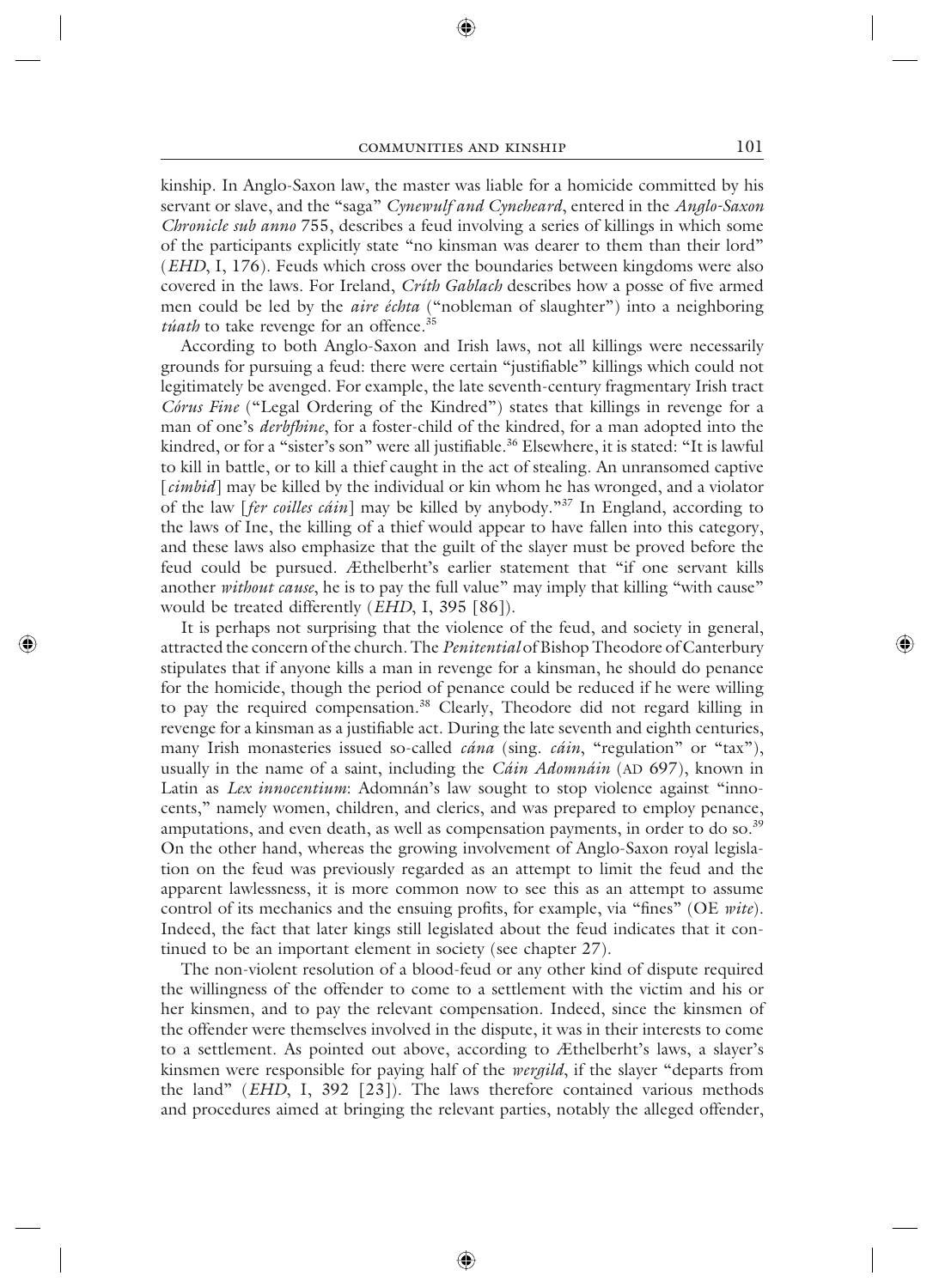to a settlement. One of the most elementary means of self-help described in Irish law was that of *athgabál* or distraint: in its most primitive form, this involved the immediate seizure of the offender's chattels or property by the injured party as a way of compelling him to settle the dispute.<sup>40</sup> The property could then be held for a specified period or "stay" after which, if no settlement had been reached, it was forfeit. Later on, the injured party was required to give advance warning of intention to distrain the offender: here, the intended effect was the same – to enforce a settlement – but the means was less immediate and, no doubt, less contentious. Similarly, the laws of Ine would appear to prohibit an injured party from performing distraint (*wracu*, lit. "vengeance") "before he asks for justice for himself," presumably implying that it was permitted once the offender had failed to do him justice. An alternative way of enforcing a settlement was that of surety; that is, a person who was responsible for ensuring the correct actions of another. The eighth-century Irish tract entitled *Berrad Airechta* ("Shaving of the Court"), which incorporates earlier material, refers to three kinds of surety as the means of guaranteeing agreements and contracts: the *naidm* (earlier *macc*) or "binding surety" who "bound a contract" by pledges and was therefore responsible for enforcing it; the *ráth* ("paying-surety") who had agreed to pay a debt using his own property should the offender fail to do so; and also the *aitire* ("hostage-surety," lit. "go-between") who could be effectively imprisoned by the injured party in the case of a broken contract.<sup>41</sup> Later Welsh law also provided for a surety (*mach*) whose function corresponded to that of the Old Irish *naidm*.

If methods such as distraint and the use of sureties failed to achieve a settlement, the parties could resort to independent judgment by a judge or court. Even, in the relative anarchy of the mid-sixth century, Gildas stated that Britain had judges (*iudices*), though he added, perhaps for rhetorical effect, that they were wicked (*impius*).42 The Kentish laws of Hlothhere and Eadric state that an injured party or plaintiff could bring a charge against an offender at "an assembly or meeting" (*mæðel oþþe þing*) and that the offender should give surety and should do the plaintiff "such right/rectification as the judges of the people of Kent shall prescribe for them" (*EHD*, I, 395 [8–10]). Such assemblies would appear to have been local public gatherings, involving legal experts who determined the final judgment and – like the later hundred-courts that replaced them – were held on or near boundaries, roads or rivers, or at places marked by stones or trees. In Ireland, a case could be brought before a judge (usually singular) or *brithem*, either at a similar public assembly (*airecht*, "court") or privately at the judge's house. Such lawsuits could involve the use of witnesses, preferably independent eye-witnesses to a contract, and also compurgators or "oath-helpers," who would support the oaths and pleadings given by the disputing parties but whose value as such depended on their respective status.

#### **Conclusion**

The communities that existed in Britain and Ireland following the disappearance of Roman administration were a product both of earlier forms of social organization and of new dynamics. The political, economic, and demographic changes of the post-Roman period were played out on the smaller stage as well as on a larger, more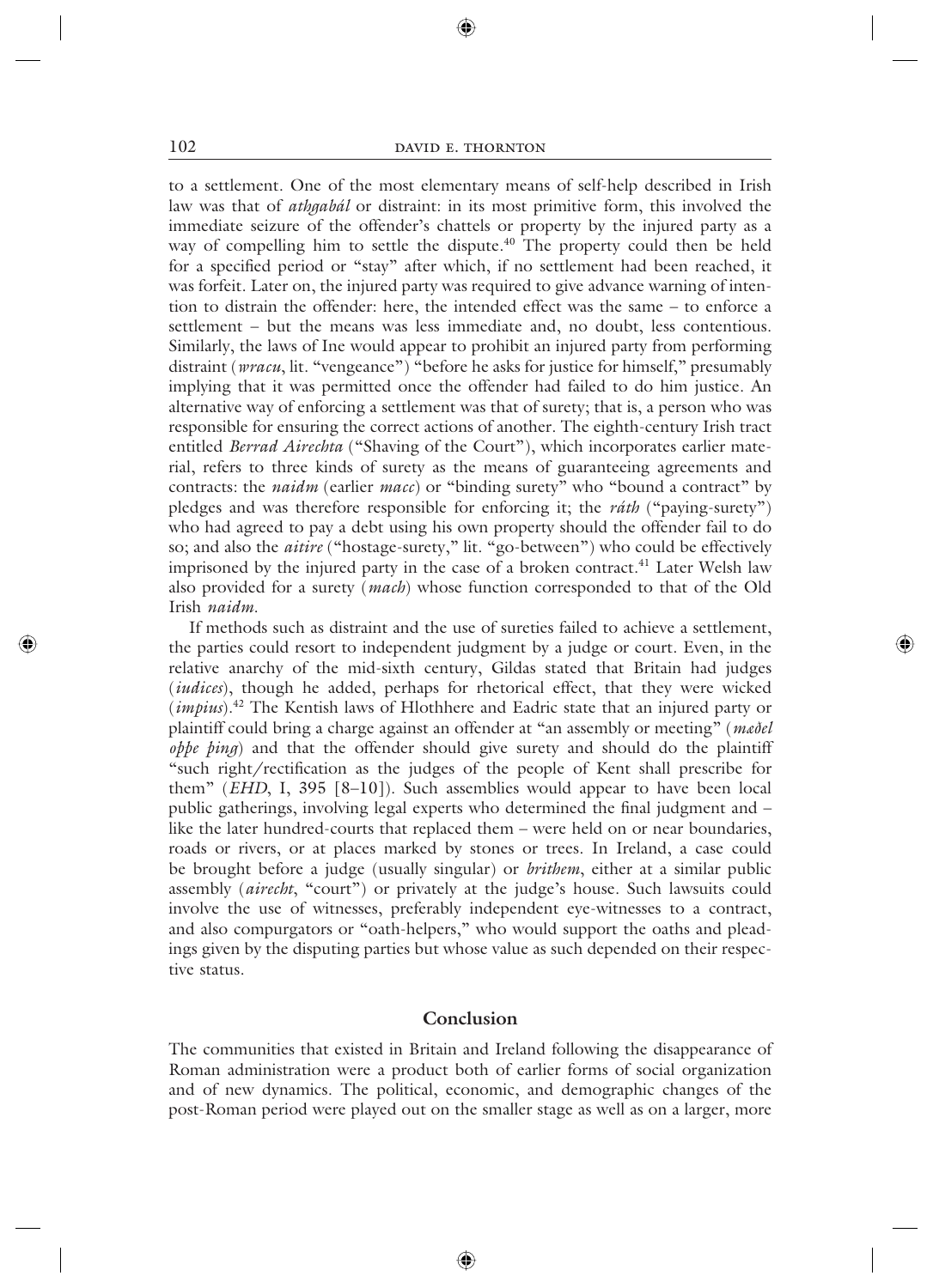well-documented level. Groups of people, the basic element in any society, coalesced into larger groups and into territories occupied by these groups. People became kingdoms. The dynamics of these local communities were organized by means of interrelated networks, based on ethnicity, kinship, status, and lordship. These networks helped define an individual's position in society and formed the basis of how that society regulated itself. Thus, the settlement of disputes between individuals recognized the importance of kinship ties and status as the means of facilitating settlements and ensuring social cohesion within the community as a whole.

#### *Notes*

- 1 Winterbottom (ed.), *Gildas*, pp. 17, 24, 28, 90, 95, 98.
- 2 Ibid., pp. 28, 98.
- 3 Blair, *Anglo-Saxon Oxfordshire*, p. 3.
- 4 Edwards, *Archaeology of Early Medieval Ireland*, pp. 15–19, 35–7.
- 5 Charles-Edwards, *Early Irish and Welsh Kinship*, pp. 147–65; MacNeill, "Early Irish population-groups."
- 6 Davies and Vierck, "The contexts"; Dumville, "The Tribal Hidage"; Gelling, *The West Midlands*, pp. 79–85.
- 7 Cameron, *English Place Names*, p. 51.
- 8 Dodgson, "The significance"; Gelling, *Signposts to the Past*, pp. 106–21; Kuurman, "An examination."
- 9 Barrow, *Kingdom of the Scots*, pp. 7–68.
- 10 Whitelock (ed.), *English Historical Documents* (*EHD*), I, 400 (8), 403 (39).
- 11 Joliffe, "Northumbrian institutions."
- 12 Binchy (ed.), *Corpus Iuris Hibernici*, p. 1123.
- 13 Blair, *Early Medieval Surrey*, pp. 13–14. For the "hundred," see chapter 27 of this volume.
- 14 Hooke, *The Anglo-Saxon Landscape*; Sims-Williams, *Religion and Literature*, pp. 29–39.
- 15 See, e.g., Jones, "Early territorial organization" and "Post-Roman Wales."
- 16 Stafford, *The East Midlands*, p. 30.
- 17 *EHD*, I, 401 (23.3, 24.2), 402 (32), 405 (54.2), 407 (74); Grimmer, "Britons in early Wessex."
- 18 Härke, " 'Warrior graves?'"
- 19 Thomas et al., "Evidence for an apartheid-like social structure"; Weale et al., "Ychromosome evidence."
- 20 Richards, "The Irish settlement."
- 21 Charles-Edwards, "Kinship, status and the origins of the hide."
- 22 Charles-Edwards, *Early Irish and Welsh Kinship*, pp. 36–7.
- 23 Lancaster, "Kinship in Anglo-Saxon society I."
- 24 Ó Corráin, "Ireland c.800," p. 553.
- 25 Bonney, "Early boundaries and estates"; Goodier, "The formation of boundaries."
- 26 Charles-Edwards, "Boundaries in Irish law."
- 27 Edwards, "Early-medieval inscribed stones"; Handley, "The early medieval inscriptions."
- 28 Charles-Edwards, "Kinship, status and the origins of the hide."
- 29 Winterbottom (ed.), *Gildas*, pp. 27, 98.
- 30 Sherley-Price and Latham (eds.), *Bede*, ii. 5.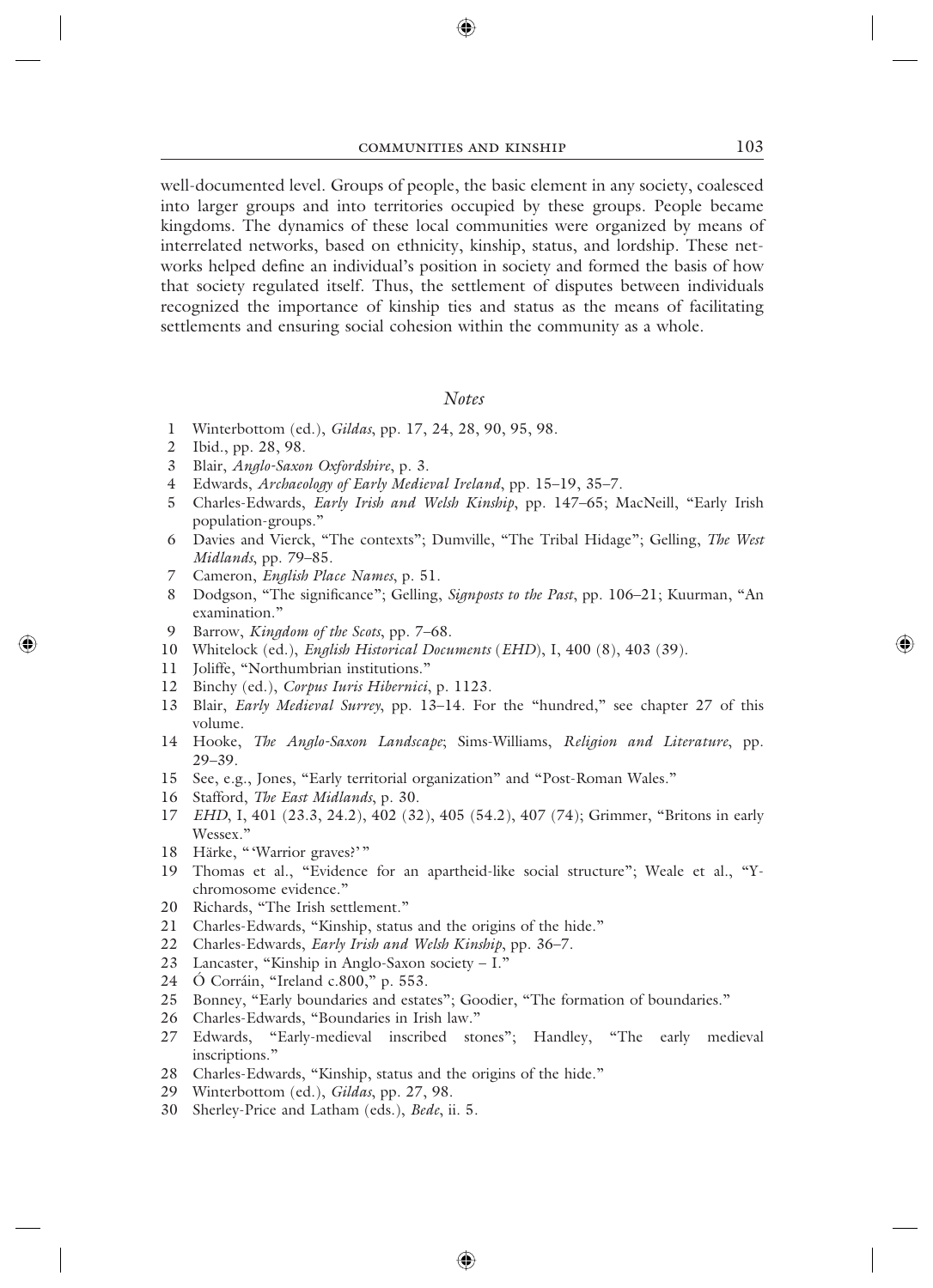- 31 Wormald, "*Exempla Romanorum*"; "*Inter cetera bona*"; *Making of English Law*, pp. 92–101.
- 32 Charles-Edwards, "Early Irish law"; Kelly, *Guide to Early Irish Law*.
- 33 Binchy, "Sick-maintenance in Irish law."
- 34 For example, Sharpe, "Dispute settlement," pp. 174–7; Wormald "A handlist," p. 259.
- 35 Binchy, *Críth Gablach*, pp. 70–2.
- 36 Charles-Edwards, *Early Irish and Welsh Kinship*, p. 505.
- 37 Kelly, *Guide to Early Irish Law*, pp. 128–9.
- 38 Whitelock, *The Beginnings*, p. 42.
- 39 Meyer (ed.), *Cáin Adamnáin*.
- 40 Binchy, "Distraint in Irish law."
- 41 Sharpe, "Dispute settlement," p. 183.
- 42 Winterbottom (ed.), *Gildas*, pp. 29, 99.

#### *Further Reading*

For two useful introductions to early medieval insular law, see Fergus Kelly's *A Guide to Early Irish Law*, and the late Patrick Wormald's *The Making of English Law*; for studies of law in practice, see the various papers collected in *The Settlement of Disputes in Early Medieval Europe*, edited by Wendy Davies and Paul Fouracre. Law and society for the Celtic-speaking peoples are comprehensively covered in Thomas Charles-Edwards, *Early Irish and Welsh Kinship*. Margaret Gelling's *Signposts to the Past* remains a useful introduction to early English society through place-names.

### *Bibliography*

- Barrow, G. W. S., *The Kingdom of the Scots: Government, Church and Society from the Eleventh to the Fourteenth Century*, 2nd edn. (Edinburgh, 2003).
- Binchy, D. A. (ed.), *Corpus Iuris Hibernici*, 6 vols (Dublin, 1978).
- Binchy, D. A., *Críth Gablach* (Dublin, 1941).
- Binchy, D. A., "Distraint in Irish law," *Celtica*, 10 (1973), 22–71.
- Binchy, D. A., "Sick-maintenance in Irish law," *Ériu*, 12 (1938), 78–134.
- Blair, J., *Anglo-Saxon Oxfordshire* (Stroud, 1994).
- Blair, J., *Early Medieval Surrey: Landholding, Church and Settlement before 1300* (Stroud, 1991).
- Bonney, D., "Early boundaries and estates in southern England," in P. H. Sawyer (ed.), *Medieval Settlement: Continuity and Change* (London, 1976), pp. 72–82.
- Cameron, K., *English Place Names* (London, 1996).
- Charles-Edwards, T. M., "Boundaries in Irish law," in P. H. Sawyer (ed.), *Medieval Settlement: Continuity and Change* (London, 1976), pp. 83–7.
- Charles-Edwards, T. M. "Early Irish law," in D. Ó Cróinín (ed.), *A New History of Ireland*, vol. 1: *Prehistoric and Early Ireland* (Oxford, 2005), pp. 331–70.
- Charles-Edwards, T. M., *Early Irish and Welsh Kinship* (Oxford, 1993).
- Charles-Edwards, T. M., "Kinship, status and the origins of the hide," *Past & Present*, 56 (1972), 3–33.
- Davies, W. and Fouracre, P. (eds.), *The Settlement of Disputes in Early Medieval Europe* (Cambridge, 1986).
- Davies, W. and Vierck, H., "The contexts of Tribal Hidage: social aggregates and settlement patterns," *Frühmittelalterliche Studien*, 8 (1974), 223–93.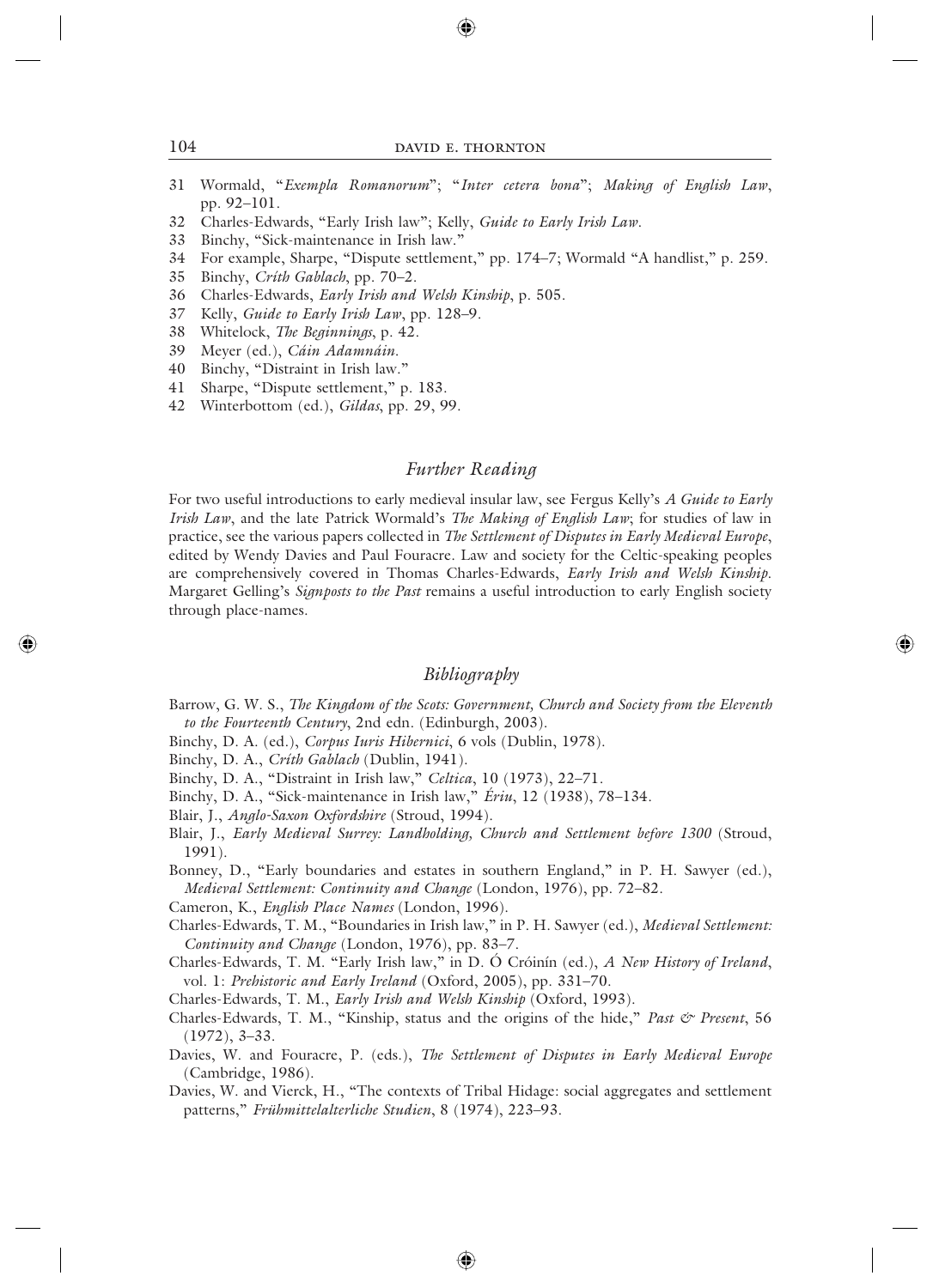- Dodgson, J. McN., "The significance of the distribution of the English place-names in *-ingas*, -*nga*- in south east England," *Medieval Archaeology*, 10 (1967 for 1966), 1–29.
- Dumville, D., "The Tribal Hidage: an introduction to its texts and their history," in S. Bassett (ed.), *The Origins of Anglo-Saxon Kingdoms* (Leicester, 1989), pp. 225–30.
- Edwards, N., *The Archaeology of Early Medieval Ireland* (London, 1990).
- Edwards, N., "Early-medieval inscribed stones and stone sculptures in Wales: context and function," *Medieval Archaeology*, 45 (2001), 15–39.
- Gelling, M., *Signposts to the Past: Place-names and the History of England* (London, 1978).
- Gelling, M., *The West Midlands in the Early Middle Ages* (Leicester, 1992).
- Goodier, A., "The formation of boundaries in Anglo-Saxon England: a statistical study," *Medieval Archaeology*, 28 (1984), 1–21.
- Grimmer, M., "Britons in early Wessex: the evidence of the law code of Ine," in N. Higham (ed.), *Britons in Anglo-Saxon England* (Woodbridge, 2007), pp. 102–14.
- Handley, M., "The early medieval inscriptions of western Britain: function and sociology," in J. Hill and M. Swan (eds.), *The Community, the Family and the Saint: Patterns and Power in Early Medieval Europe* (Turnhout, 1998), pp. 339–61.
- Härke, H., " 'Warrior graves?' The background of the Anglo-Saxon weapon burial rite," *Past & Present*, 126 (1990), 22–43.
- Hooke, D., *The Anglo-Saxon Landscape: The Kingdom of the Hwicce* (Manchester, 1985).
- Joliffe, J. E. A., "Northumbrian institutions," *English Historical Review*, 41: 161 (1926), 1–42.
- Jones, G. R. J., "Early territorial organization in Gwynedd and Elmet," *Northern History*, 10 (1975), 3–27.
- Jones, G. R. J., "Post-Roman Wales," in H. P. R. Finberg (ed.), *The Agrarian History of England and Wales*, vol. 1, part 2: *AD 43–1042* (Cambridge, 1972), pp. 283–382.
- Kelly, F., *A Guide to Early Irish Law* (Dublin, 1988).
- Kuurman, J. "An examination of the -ingas, -inga, place-names in the East Midlands," *English Place-Name Society Journal*, 7 (1975 for 1974), 11–44.
- Lancaster, L., "Kinship in Anglo-Saxon society I," *British Journal of Sociology*, 9 (1958), 230–50.
- MacNeill, E., "Early Irish population-groups: their nomenclature, classification and chronology," *Proceedings of the Royal Irish Academy*, 29C (1911), 59–114.
- Meyer, K. (ed. and trans.), *Cáin Adamnáin: An Old-Irish Treatise on the Law of Adamnan* (Oxford, 1905).
- Ó Corráin, D., "Ireland c.800: aspects of society," in D. Ó Cróinín (ed.), *A New History of Ireland*, vol. 1: *Prehistoric and Early Ireland* (Oxford, 2005), pp. 549–608.
- Richards, M., "The Irish settlement in Wales," *Journal of the Royal Society of Antiquaries of Ireland*, 90 (1960), 133–62.
- Sharpe, R., "Dispute settlement in medieval Ireland: a preliminary inquiry," in W. Davies and P. Fouracre (eds.), *The Settlement of Disputes in Early Medieval Europe* (Cambridge, 1986), pp. 169–89.
- Sherley-Price, L. and Latham, R. E. (ed. and trans.), *Bede: A History of the English Church and People* (Harmondsworth, 1968).
- Sims-Williams, P., *Religion and Literature in Western England: 600–800* (Cambridge, 1990).
- Stafford, P., *The East Midlands in the Early Middle Ages* (Leicester, 1985).
- Thomas, M. G., Stumpf, M. P. H. and Härke, H., "Evidence for an apartheid-like social structure in early Anglo-Saxon England," *Proceedings of the Royal Society of London*, series B, 273 (2006), 2651–7.
- Weale, M. E., Weiss, D. A., Jager, R. F., et al., "Y-chromosome evidence for Anglo-Saxon mass migration," *Molecular Biology and Evolution*, 19 (2002), 1008–21.